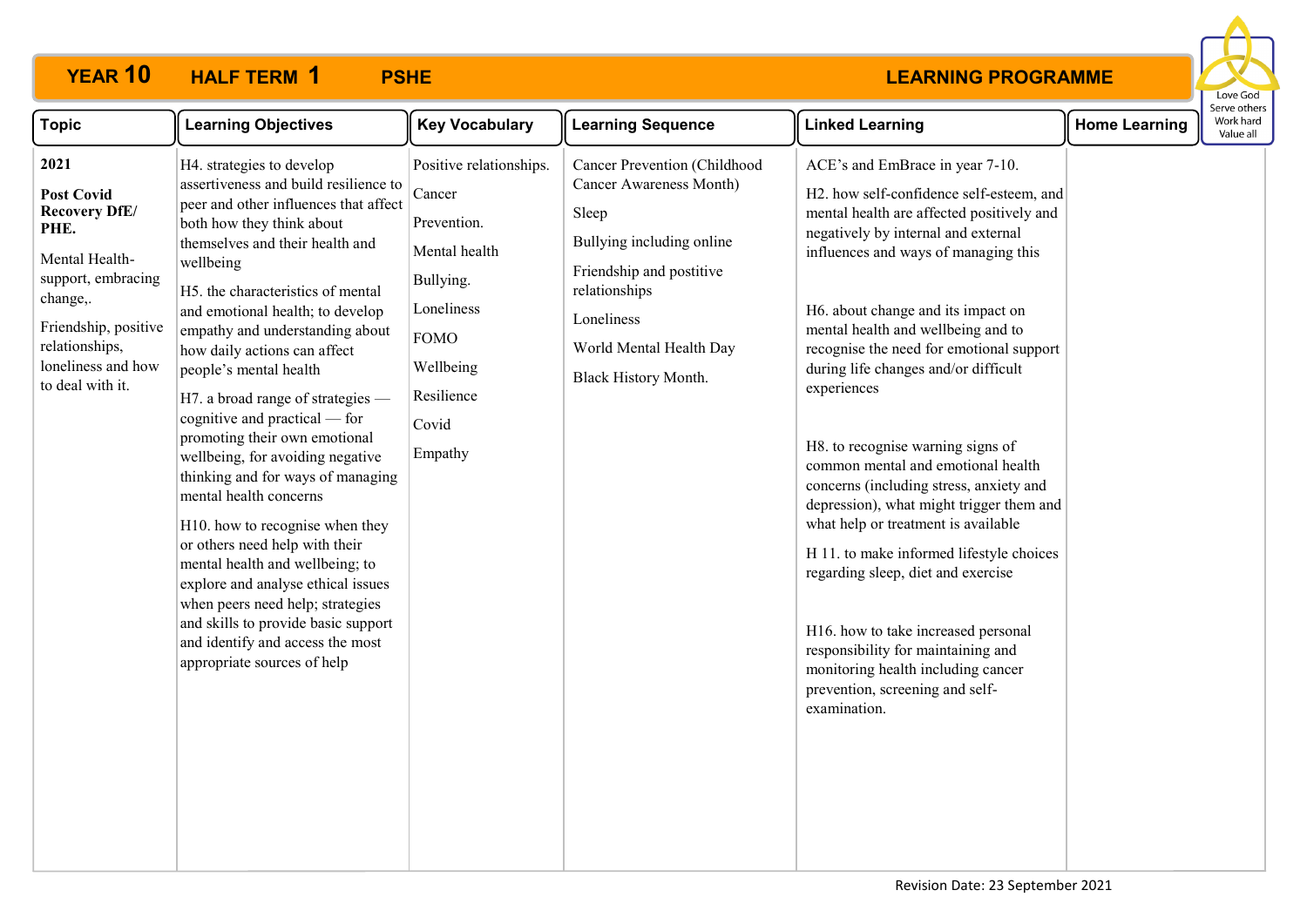

| $\sqrt{\phantom{a}}$ Topic                   | <b>Learning Objectives</b>                                                                                              | <b>Key Vocabulary</b>                                                                            | <b>Learning Sequence</b>                                                 | <b>Linked Learning</b>                                                                         | <b>Home Learning</b> | Serve others<br>Work hard<br>Value all |
|----------------------------------------------|-------------------------------------------------------------------------------------------------------------------------|--------------------------------------------------------------------------------------------------|--------------------------------------------------------------------------|------------------------------------------------------------------------------------------------|----------------------|----------------------------------------|
| <b>Equality and</b><br><b>Discrimination</b> | Celebrate Black History Month<br>And recognise why it is important.<br>They will focus on the national<br>chosen themes | Equality<br>Discrimination<br>Prejudice<br>Windrush<br>Immigration<br>Rights<br>Responsibilities | Why we need Black History Month British Values.<br>and what it is about. | R5. the legal rights, responsibilities and<br>protections provided by the Equality Act<br>2010 |                      |                                        |
|                                              |                                                                                                                         |                                                                                                  |                                                                          |                                                                                                |                      |                                        |
|                                              |                                                                                                                         |                                                                                                  |                                                                          |                                                                                                |                      |                                        |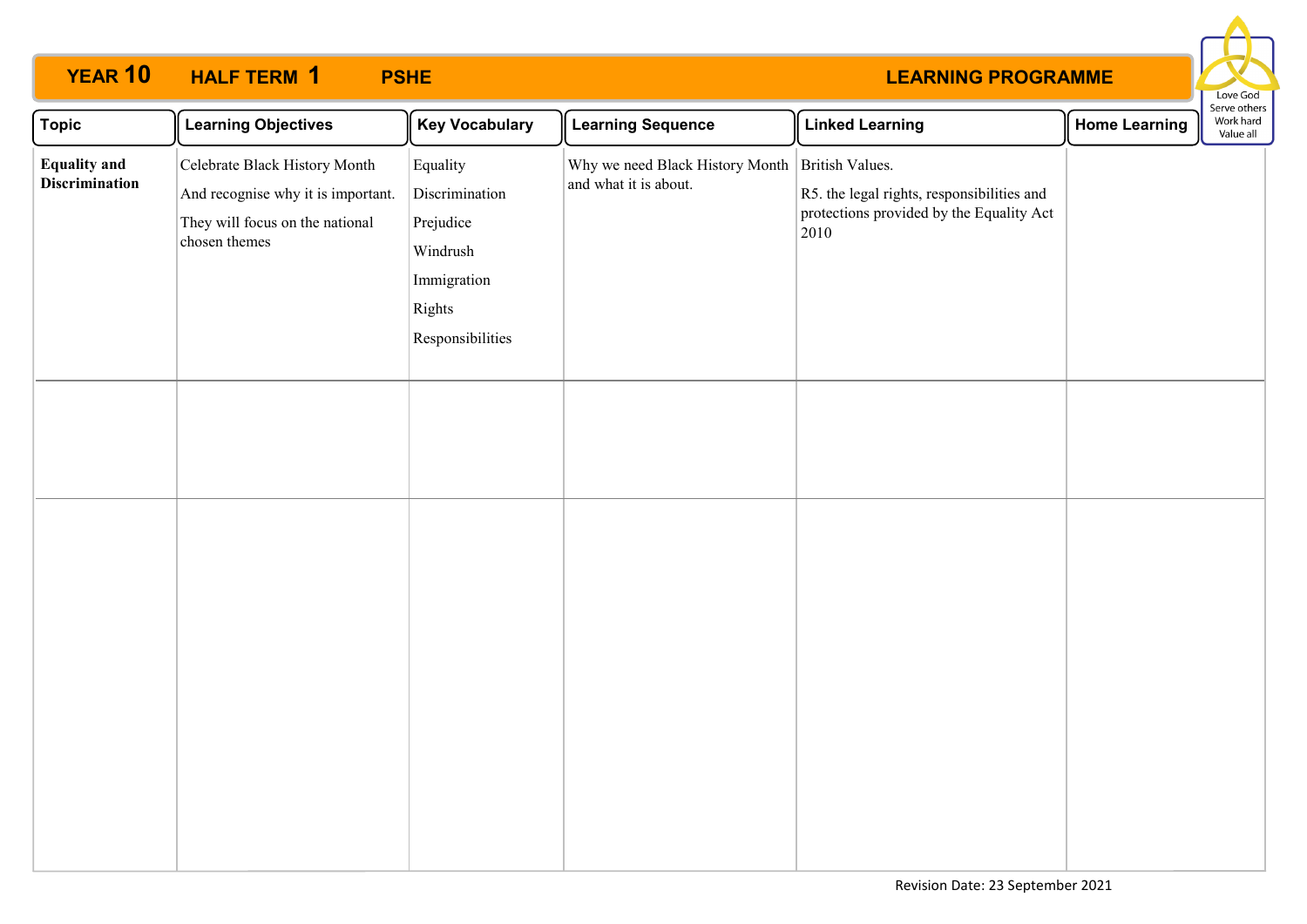

| <b>Topic</b>                                             | <b>Learning Objectives</b>                                                                                                               | <b>Key Vocabulary</b>                                                   | <b>Learning Sequence</b>                                                                                         | <b>Linked Learning</b>                                                                                                                                                                                                                                                                                                                                                                                                                                                                             | <b>Home Learning</b> | Serve others<br>Work hard<br>Value all |
|----------------------------------------------------------|------------------------------------------------------------------------------------------------------------------------------------------|-------------------------------------------------------------------------|------------------------------------------------------------------------------------------------------------------|----------------------------------------------------------------------------------------------------------------------------------------------------------------------------------------------------------------------------------------------------------------------------------------------------------------------------------------------------------------------------------------------------------------------------------------------------------------------------------------------------|----------------------|----------------------------------------|
| Online safety and<br>wellbeing                           | Recap on how to stay safe online<br>and protect your reputation.                                                                         | Safety<br>Online safety<br>Predator<br>Online footprint<br>Data consent | Recap of previously discussed<br>advice<br>rCitical Thinking skills and trust<br>Do's and don'ts                 | L22. that there are positive and safe ways<br>to create and share content online and the<br>opportunities this offers<br>L23. strategies for protecting and<br>enhancing their personal and professional<br>reputation online                                                                                                                                                                                                                                                                      |                      |                                        |
| Online stress and<br>wellbeing                           | Understand the link between<br>internet usage, social media and<br>health-mental and physical.<br>Explore coping strategies              | Unhealthy coping<br>strategies<br>Healthy coping<br>strategies          | Reflection on online screen time<br>v's the 5 a day recommended by<br>the Children's Commission.                 | L22. that there are positive and safe ways<br>to create and share content online and the<br>opportunities this offers<br>L23. strategies for protecting and<br>enhancing their personal and<br>professional reputation online<br>H2. how self-confidence self-esteem, and<br>mental health are affected positively and<br>negatively by internal and external<br>influences and ways of managing this                                                                                              |                      |                                        |
| <b>Critical thinking</b><br>skills and assessing<br>risk | Learn to identify warning signs<br>online.<br>Recognise if someone or something<br>is genuine.<br>Assess a risk<br>Seek help when needed | Risk<br>Predator<br>Victim<br>Grooming                                  | Discussion around a range of<br>situations and messages, to develop<br>An awareness of warning signs and<br>risk | L23. strategies for protecting and<br>enhancing their personal and<br>professional reputation online<br>H22. ways to identify risk and manage<br>personal safety in new social settings,<br>workplaces, and environments, including<br>online<br>H23. strategies for identifying risky and<br>emergency situations, including online;<br>ways to manage these and get appropriate<br>help, including where there may be legal<br>consequences (e.g. drugs and alcohol,<br>violent crime and gangs) |                      |                                        |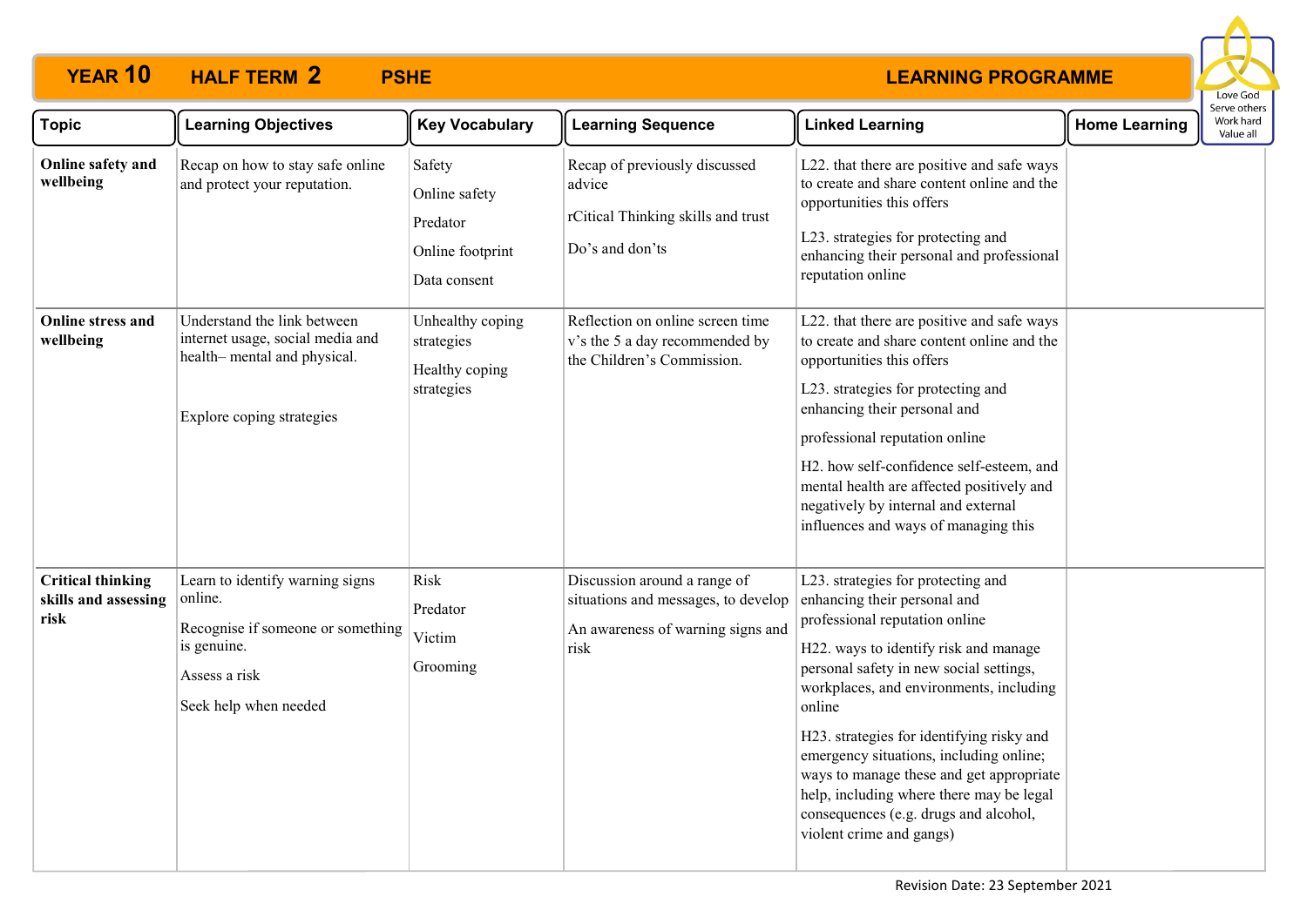

| <b>Topic</b>                                     | <b>Learning Objectives</b>                                                                                                                                                                             | <b>Key Vocabulary</b>                                                  | <b>Learning Sequence</b>                                                                                               | <b>Linked Learning</b>                                                                                                                                                                                                                                                                                                                                                                                                                                                                                                                                                                                                                                          | <b>Home Learning</b> | Serve others<br>Work hard<br>Value all |
|--------------------------------------------------|--------------------------------------------------------------------------------------------------------------------------------------------------------------------------------------------------------|------------------------------------------------------------------------|------------------------------------------------------------------------------------------------------------------------|-----------------------------------------------------------------------------------------------------------------------------------------------------------------------------------------------------------------------------------------------------------------------------------------------------------------------------------------------------------------------------------------------------------------------------------------------------------------------------------------------------------------------------------------------------------------------------------------------------------------------------------------------------------------|----------------------|----------------------------------------|
| Anti-bullying<br>Peer pressure                   | Understand the different roles<br>people play in bullying.<br>Where to get help.<br>How to help<br>Where to get help.                                                                                  | Peer pressure<br><b>Bystander</b><br>Onlooker<br>Victim<br>Perpetrator | This lesson will vary, depending on<br>the national Anti-Bullying<br>Campaign theme.                                   | H4. strategies to develop assertiveness<br>and build resilience to peer and other<br>influences that affect both how they think<br>about themselves and their health and<br>wellbeing                                                                                                                                                                                                                                                                                                                                                                                                                                                                           |                      |                                        |
| <b>Social Media</b><br>reliance and<br>addiction | Recognise the signs that you are<br>over reliant on or addicted to Social<br>Media.<br>Strategies to manage your online<br>time and finding a balance.                                                 | Addiction<br>Dependence<br>Reliance                                    | A strong message about what we<br>are missing out on when glued to<br>our phones- told through a 'love<br>story' poem. | H12. the benefits of having a balanced<br>approach to spending time online                                                                                                                                                                                                                                                                                                                                                                                                                                                                                                                                                                                      |                      |                                        |
| Grooming                                         | Recognise the signs that you or<br>someone else is being roomed.<br>Recognise that there are different<br>types of grooming and different<br>targets ie not gender specific.<br>Know how to seek help. | Manipulate<br>Coersion<br>Trust<br>Isolate                             | Bednar. A true story.                                                                                                  | The grooming and murder of Breck $\vert$ R14. the opportunities and potential risks<br>of establishing and conducting<br>relationships online, and strategies to<br>manage the risks R15. the legal and<br>ethical responsibilities people have in<br>relation to online aspects of relationships<br>R16. to recognise unwanted attention<br>(such as harassment and stalking<br>including online), ways to respond and<br>how to seek help<br>R28. to recognise when others are using<br>manipulation, persuasion or coercion and<br>how to respond<br>R29. the law relating to abuse in<br>relationships, including coercive control<br>and online harassment |                      |                                        |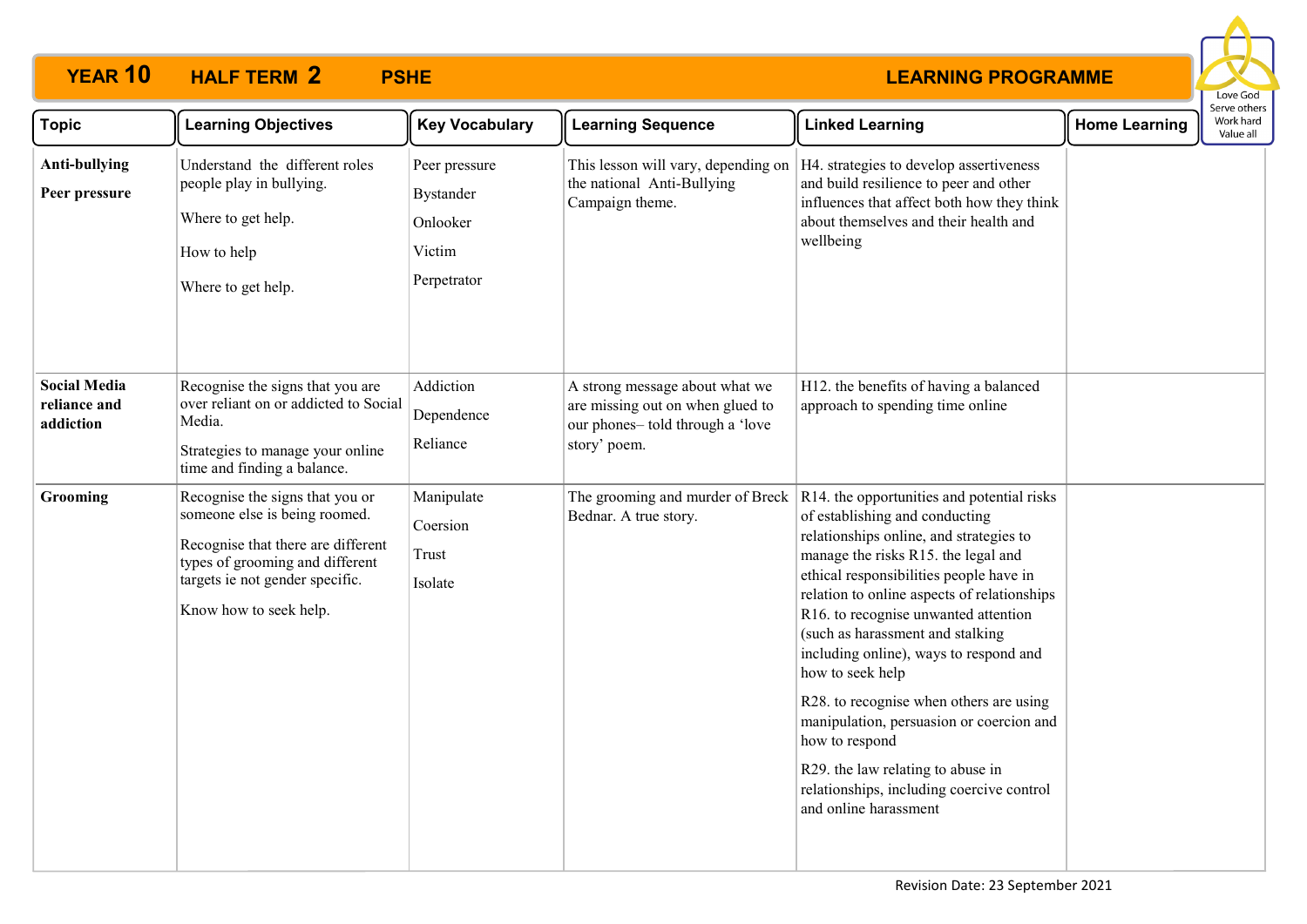

| <b>Topic</b>                                         | <b>Learning Objectives</b>                                                                                                                                    | <b>Key Vocabulary</b>                                                   | <b>Learning Sequence</b>                                                                                 | <b>Linked Learning</b>                                                                                                                                                                                                                        | <b>Home Learning</b> | Serve others<br>Work hard<br>Value all |
|------------------------------------------------------|---------------------------------------------------------------------------------------------------------------------------------------------------------------|-------------------------------------------------------------------------|----------------------------------------------------------------------------------------------------------|-----------------------------------------------------------------------------------------------------------------------------------------------------------------------------------------------------------------------------------------------|----------------------|----------------------------------------|
| <b>Body</b> image                                    | Recognise how the media and<br>social media can influence your self<br>image and esteem.                                                                      | Safety<br>Online safety<br>Predator<br>Online footprint<br>Data consent | Examining the real life experiences<br>of<br>Jesy Nelson<br>or<br>Fredde Flintoff<br><b>BBC</b> I player | H3. how different media portray idealised<br>and artificial body shapes; how this<br>influences body satisfaction and body<br>image and how to critically appraise what<br>they see and manage feelings about this                            |                      |                                        |
| Social Media v's<br>real life-living an<br>Insta-lie | Recognise how people portray their portrayal<br>lives on social media can be very<br>different from reality.<br>Seek help if you are living an Insta-<br>lie. |                                                                         | Examining the difference between<br>real life and a social media<br>portrayal of someone's life.         | L24. that social media may<br>disproportionately feature exaggerated or<br>inaccurate information about situations,<br>or extreme viewpoints; to recognise why<br>and how this may influence opinions and<br>perceptions of people and events |                      |                                        |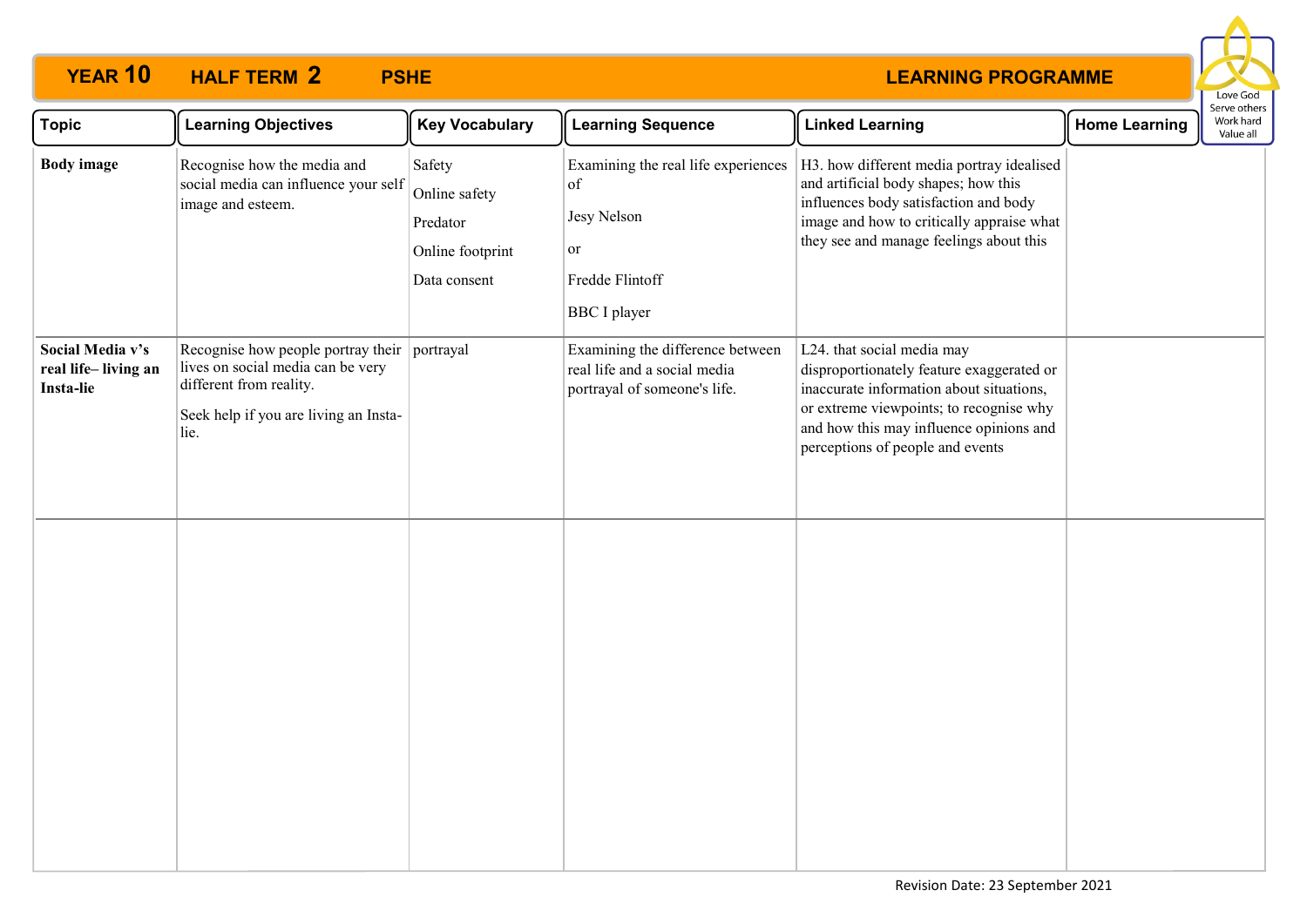

| <b>Topic</b>                         | <b>Learning Objectives</b>                                                                                                                                                                    | <b>Key Vocabulary</b>                                                                      | <b>Learning Sequence</b>                                                                                                                                                                            | <b>Linked Learning</b>                                                                                                                                                                                                                                                                                                                                                                             | <b>Home Learning</b> | Work hard<br>Value all |  |
|--------------------------------------|-----------------------------------------------------------------------------------------------------------------------------------------------------------------------------------------------|--------------------------------------------------------------------------------------------|-----------------------------------------------------------------------------------------------------------------------------------------------------------------------------------------------------|----------------------------------------------------------------------------------------------------------------------------------------------------------------------------------------------------------------------------------------------------------------------------------------------------------------------------------------------------------------------------------------------------|----------------------|------------------------|--|
| Democracy                            | Law and Human Rights<br>Take part in Make your Mark<br>Youth Parliament<br>Discuss why people might<br>prioritise certain issues over others.                                                 | Democracy<br>Vote<br>Vocabulary relating to<br>social, global and<br>environmental issues. | What is Democracy?<br>Highlighting and discussing what is<br>important to young people and<br>why.<br>Develop a sense that we don't need<br>to be bystanders. We can do<br>something about it.      | R9. to recognise, clarify and if necessary<br>challenge their own values and<br>understand how their values influence<br>their decisions, goals and behaviours                                                                                                                                                                                                                                     |                      |                        |  |
| <b>British Values</b>                | Understand<br>What the 5 British Values are.<br>Why we have them<br>How to use them in everyday life<br>in our behaviour, expression of<br>opinions and treatment of others<br>Celebrate them | Democracy<br>Rule of Law<br>Individual Liberty<br>Mutual Respect<br>Tolerance<br>Equality  | What are British Values?<br>Where do they come from?<br>Why we are fortunate to live in a<br>country with values.<br>How we can apply them when<br>discussing some controversial<br>topical issues. | R5. the legal rights, responsibilities and<br>protections provided by the Equality Act<br>2010<br>L28. to assess the causes and personal<br>consequences of extremism and<br>intolerance in all their forms<br>L29. to recognise the shared<br>responsibility to challenge extreme<br>viewpoints that incite violence or hate<br>and ways to respond to anything that<br>causes anxiety or concern |                      |                        |  |
| Challenging<br><b>Discrimination</b> | Understand the consequences of<br>discriminatory language and<br>behaviour.<br>Accept and respect that your view<br>point is not the only one.                                                | Stereotyping<br><b>Bullying</b><br>Discrimination                                          | Applying British and Catholic<br>values to discussions and opinion<br>forming.                                                                                                                      | British Values/ Equality Act<br>R5. the legal rights, responsibilities and<br>protections provided by the Equality Act<br>2010                                                                                                                                                                                                                                                                     |                      |                        |  |
| <b>Target Setting</b>                | Review progress this term.<br>Set SMART targets for the<br>following term.                                                                                                                    |                                                                                            | Use data/ written reports to review<br>progress.<br>Review what makes a good target.<br>Set three targets.                                                                                          | L1. to evaluate and further develop their<br>study and employability skills<br>L2. to evaluate their own personal<br>strengths and areas for development and<br>use this to inform goal setting                                                                                                                                                                                                    |                      |                        |  |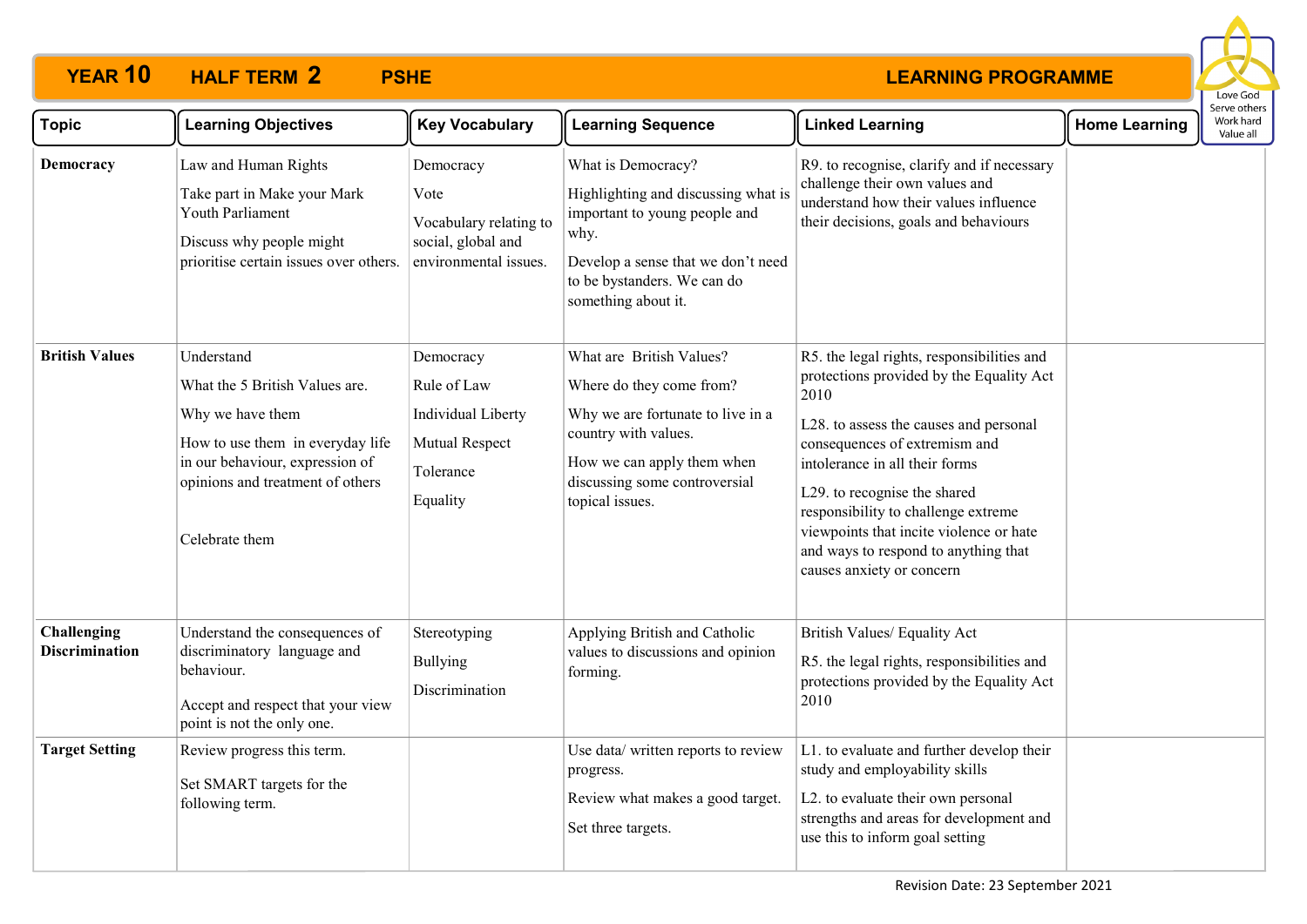

| <b>Topic</b>                                | <b>Learning Objectives</b>                                                                                                                                                                                                      | <b>Key Vocabulary</b>          | <b>Learning Sequence</b>                                                                                                                                          | <b>Linked Learning</b>                                                                                                                                                                                                                                                                                                                                                                                                                                                                                                                                                                                                                                                                                                                                                                                                                                                                                                                                                                                                                                                                                                                                                                                                                                            | <b>Home Learning</b> | serve otrier<br>Work hard<br>Value all |
|---------------------------------------------|---------------------------------------------------------------------------------------------------------------------------------------------------------------------------------------------------------------------------------|--------------------------------|-------------------------------------------------------------------------------------------------------------------------------------------------------------------|-------------------------------------------------------------------------------------------------------------------------------------------------------------------------------------------------------------------------------------------------------------------------------------------------------------------------------------------------------------------------------------------------------------------------------------------------------------------------------------------------------------------------------------------------------------------------------------------------------------------------------------------------------------------------------------------------------------------------------------------------------------------------------------------------------------------------------------------------------------------------------------------------------------------------------------------------------------------------------------------------------------------------------------------------------------------------------------------------------------------------------------------------------------------------------------------------------------------------------------------------------------------|----------------------|----------------------------------------|
| <b>Mental</b> and<br>emotional<br>wellbeing | Recognise the signs of a panic<br>attacks.<br>Explore coping strategies for<br>worry, anxiety and stress.<br>Recognise the signs of mental<br>health issue and depression<br>Seek help and support<br>Explore coping strategies | Health<br>Happiness<br>Support | Panic Attacks<br>The Worry Tree<br>Mental and Emotional Wellbeing<br>Stress & Anxiety<br>MH issues and depression<br>Ask twice– recognising and helping<br>others | H5. the characteristics of mental and<br>emotional health; to develop empathy and<br>understanding about how daily actions<br>can affect people's mental health<br>H6. about change and its impact on<br>mental health and wellbeing and to<br>recognise the need for emotional support<br>during life changes and/or difficult<br>experiences<br>H7. a broad range of strategies —<br>cognitive and practical — for promoting<br>their own emotional wellbeing, for<br>avoiding negative thinking and for ways<br>of managing mental health concerns<br>H8. to recognise warning signs of<br>common mental and emotional health<br>concerns (including stress, anxiety and<br>depression), what might trigger them and<br>what help or treatment is available<br>H10. how to recognise when they or<br>others need help with their mental health<br>and wellbeing; to explore and analyse<br>ethical issues when peers need help;<br>strategies and skills to provide basic<br>support and identify and access the most<br>appropriate sources of help<br>H14. about the health services available<br>to people; strategies to become a<br>confident user of the NHS and other<br>health services; to overcome potential<br>concerns or barriers to seeking help |                      |                                        |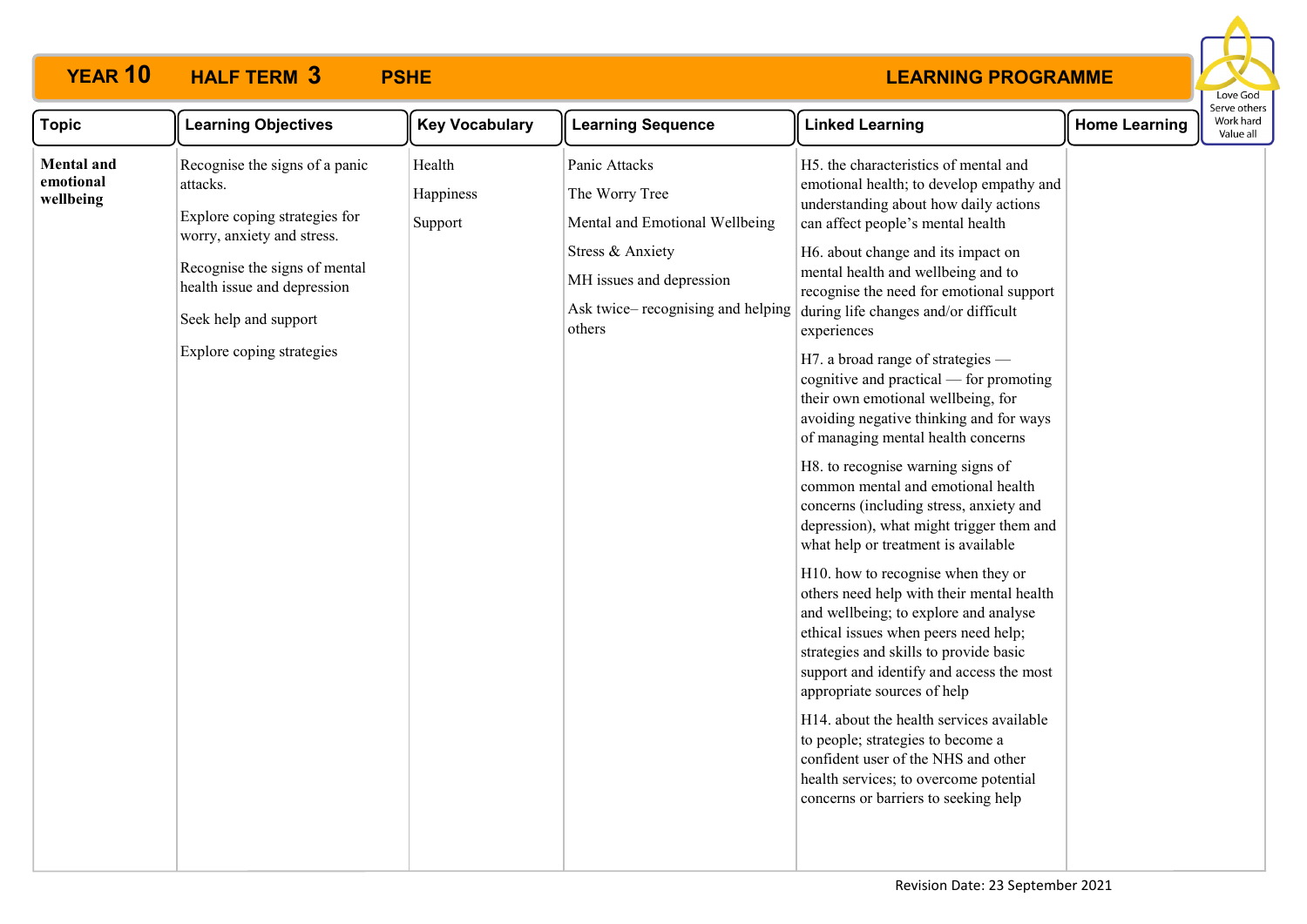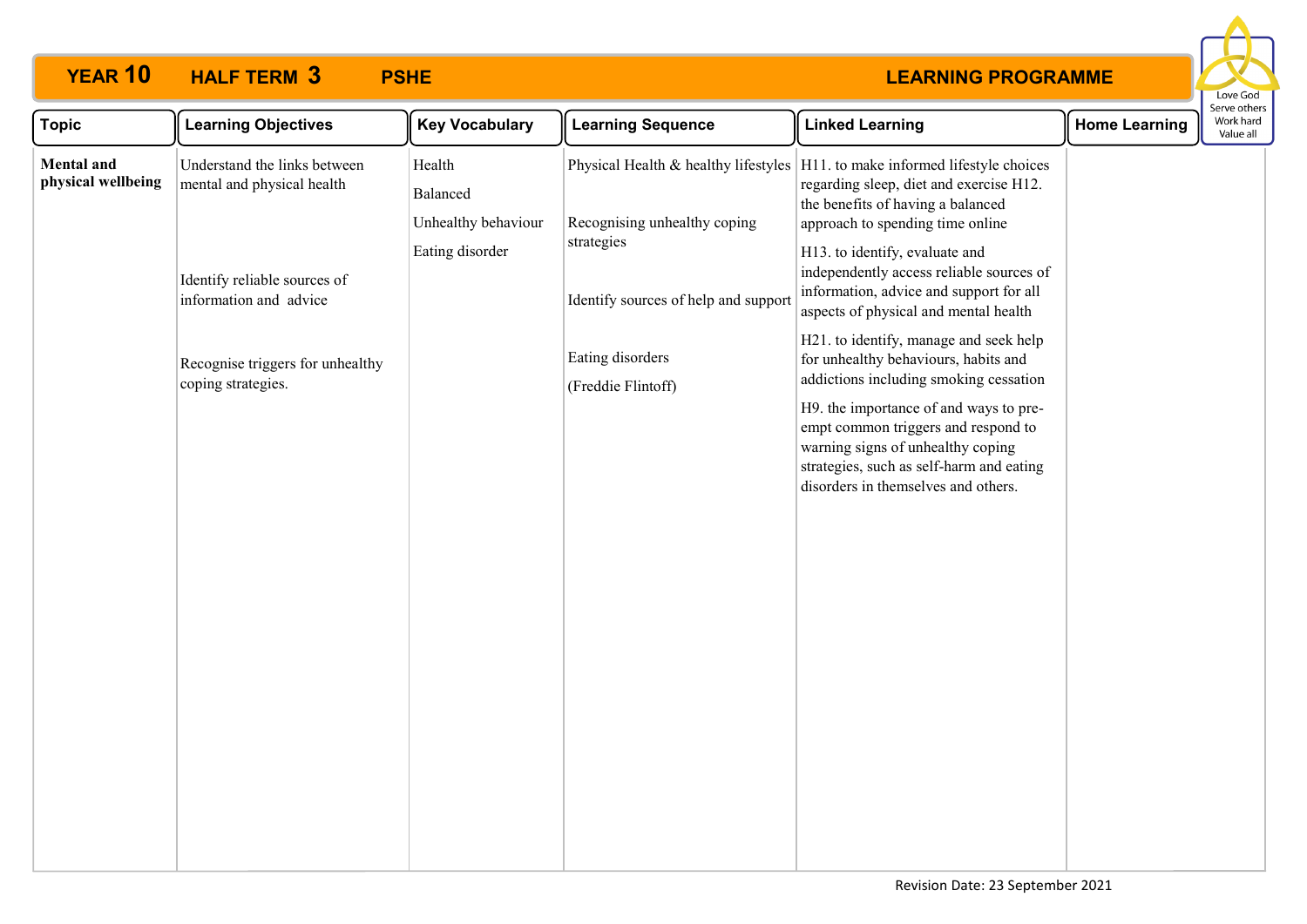#### **LEARNING PROGRAMME**

Love God

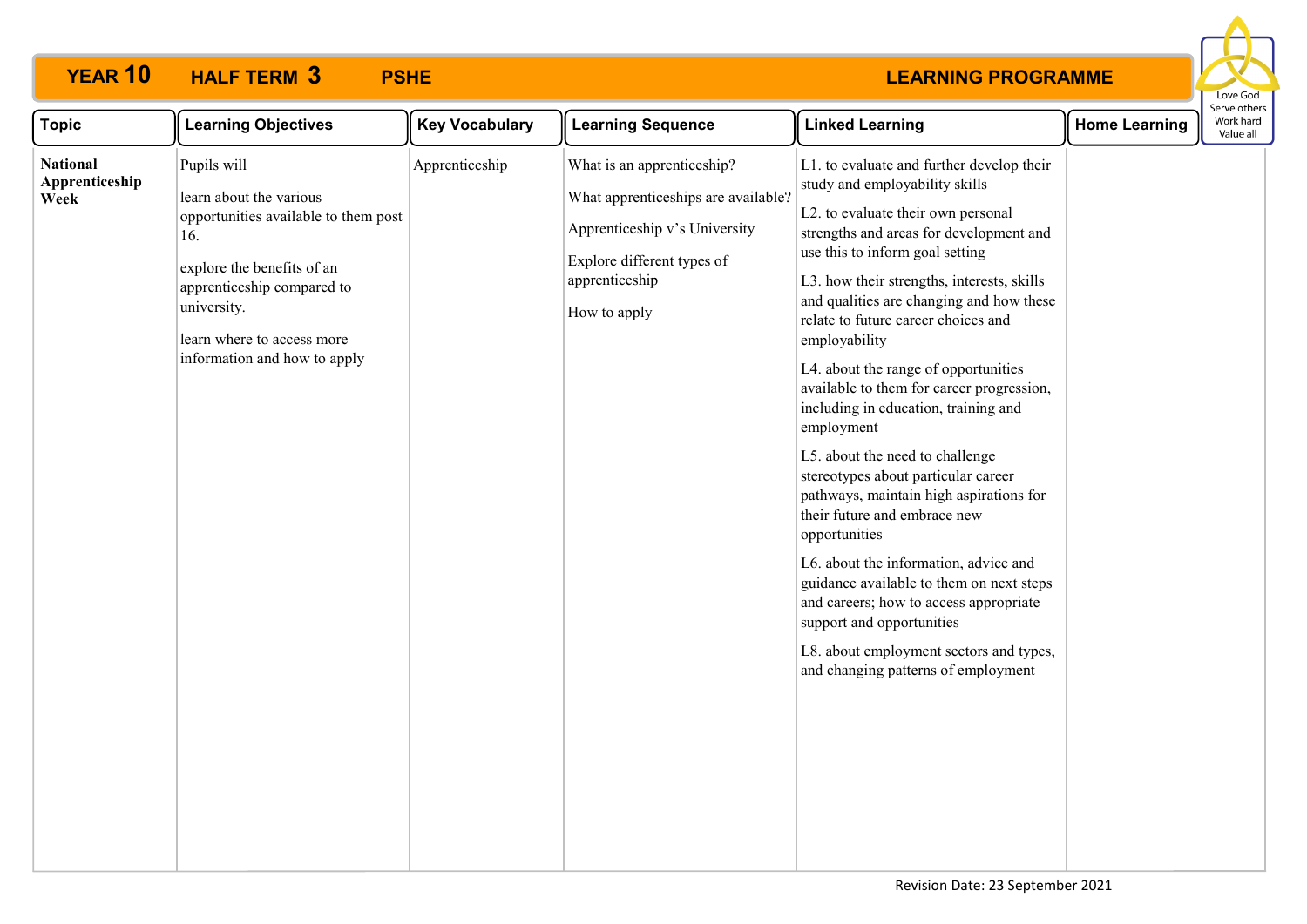

| <b>Topic</b>                                                                              | <b>Learning Objectives</b>                                                                                                                                                                                    | <b>Key Vocabulary</b>                                     | <b>Learning Sequence</b>                                                                                                                                                                                                                                                                                            | <b>Linked Learning</b>                                                                                                                                                                                                                                                                                                                                                                                                                                                                                                                                                                                                                                                                                                                                                                                                                                                                                                                                                                                                                                                                    | <b>Home Learning</b> | serve others<br>Work hard<br>Value all |
|-------------------------------------------------------------------------------------------|---------------------------------------------------------------------------------------------------------------------------------------------------------------------------------------------------------------|-----------------------------------------------------------|---------------------------------------------------------------------------------------------------------------------------------------------------------------------------------------------------------------------------------------------------------------------------------------------------------------------|-------------------------------------------------------------------------------------------------------------------------------------------------------------------------------------------------------------------------------------------------------------------------------------------------------------------------------------------------------------------------------------------------------------------------------------------------------------------------------------------------------------------------------------------------------------------------------------------------------------------------------------------------------------------------------------------------------------------------------------------------------------------------------------------------------------------------------------------------------------------------------------------------------------------------------------------------------------------------------------------------------------------------------------------------------------------------------------------|----------------------|----------------------------------------|
| <b>Knife Crime and</b><br><b>Child Criminal</b><br><b>Exploitation</b><br><b>Dropdown</b> | Pupils will<br>Learn facts about knife crime and<br>reflect on the consequences of<br>carrying a weapon.<br>Recognise the signs of grooming<br>for CCE, the dangers of County<br>Lines and wher to seek help. | <b>County Lines</b><br>Exploitation<br>Grooming<br>Weapon | Facts on knife crime<br>Knife crime and the law<br>Local relevance<br>Making choices<br>How to reduce the risk of violent<br>assaults.<br>How to report a crime or seek help.<br>Signs of grooming.<br>Targets for grooming.<br>True stories.<br>Noticing changes in others.<br>How to report a crime or seek help. | H22. ways to identify risk and manage<br>personal safety in new social settings,<br>workplaces, and environments, including<br>online<br>H23. strategies for identifying risky and<br>emergency situations, including online;<br>ways to manage these and get appropriate<br>help, including where there may be legal<br>consequences (e.g. drugs and alcohol,<br>violent crime and gangs)<br>R28. to recognise when others are using<br>manipulation, persuasion or coercion and<br>how to respond<br>R35. to evaluate ways in which their<br>behaviours may influence their peers,<br>positively and negatively, including<br>online, and in situations involving<br>weapons or gangs<br>R36. skills to support younger peers<br>when in positions of influence<br>R37. to recognise situations where they<br>are being adversely influenced, or are at<br>risk, due to being part of a particular<br>group or gang; strategies to access<br>appropriate help<br>R38. factors which contribute to young<br>people becoming involved in serious<br>organised crime, including cybercrime |                      |                                        |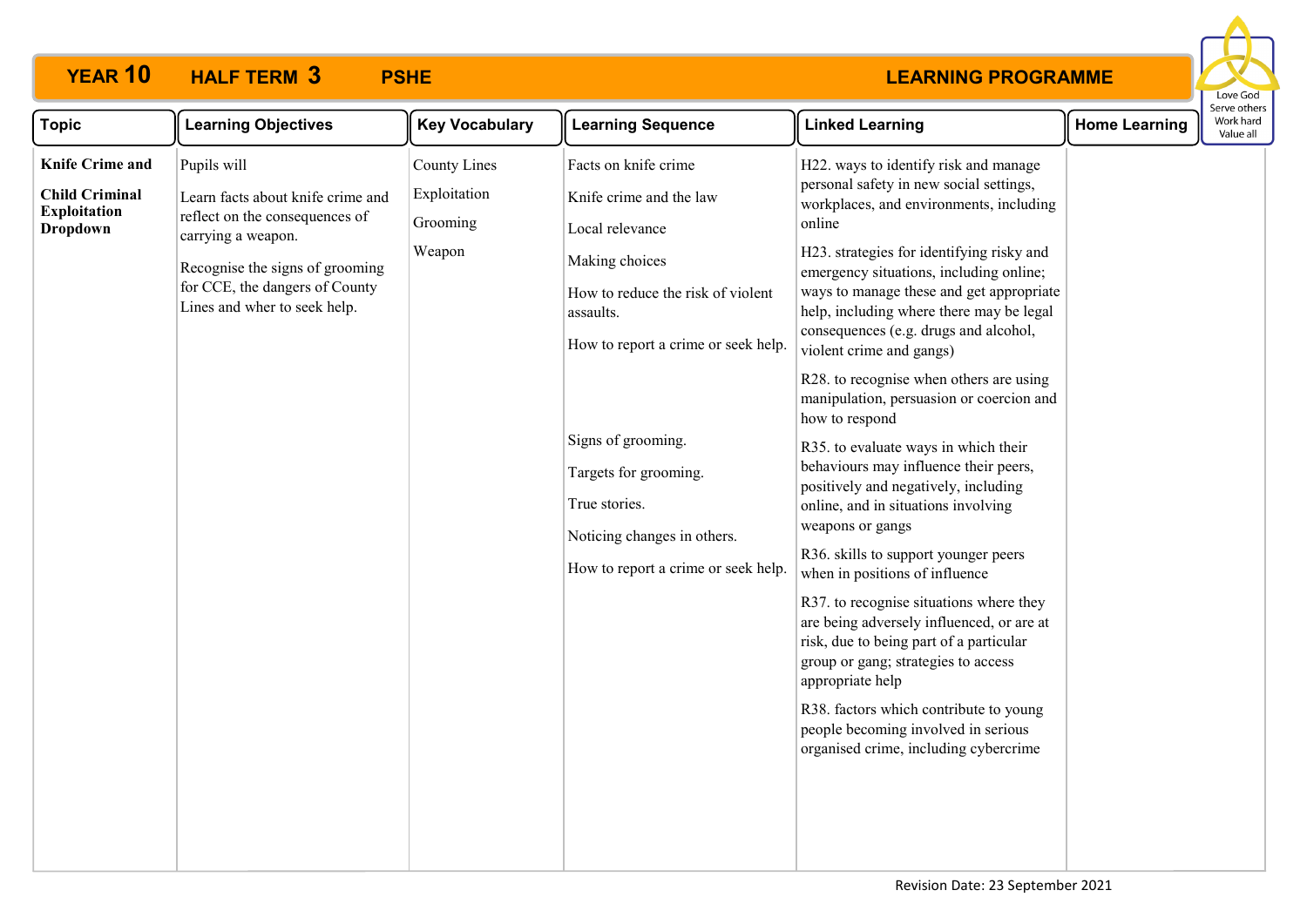

| <b>Topic</b>                    | <b>Learning Objectives</b>                                                                                                                                                                                                                   | <b>Key Vocabulary</b>                                                                | <b>Learning Sequence</b>                                                                             | <b>Linked Learning</b>                                                                                                                                                                                                                                                                                                                                                                                                                                                                                                                                                                                                                                                                                                                                                                                                                      | <b>Home Learning</b> | Serve others<br>Work hard<br>Value all |
|---------------------------------|----------------------------------------------------------------------------------------------------------------------------------------------------------------------------------------------------------------------------------------------|--------------------------------------------------------------------------------------|------------------------------------------------------------------------------------------------------|---------------------------------------------------------------------------------------------------------------------------------------------------------------------------------------------------------------------------------------------------------------------------------------------------------------------------------------------------------------------------------------------------------------------------------------------------------------------------------------------------------------------------------------------------------------------------------------------------------------------------------------------------------------------------------------------------------------------------------------------------------------------------------------------------------------------------------------------|----------------------|----------------------------------------|
| <b>FIRST AID</b>                | Pupils will learn what First Aid<br>action to take when faced with<br>various types of casualty.<br>This is not a qualification.                                                                                                             | First Aid<br>Primary<br>DR ABC<br><b>CPR</b><br><b>AED</b><br>Sepsis<br>Unresponsive | Primary Survey<br>Sepsis<br><b>CPR</b><br><b>AED</b><br>Heavy Bleeding<br>First Aid- Alcohol & Drugs | H24. to increase confidence in<br>performing emergency first aid and life-<br>saving skills, including cardio-pulmonary<br>resuscitation (CPR) and the use of<br>defibrillators                                                                                                                                                                                                                                                                                                                                                                                                                                                                                                                                                                                                                                                             |                      |                                        |
| <b>National Careers</b><br>Week | Explore career possibilities<br>Understand how the Labour Market<br>Works and what opportunities are<br>currently available and predicted to<br>be in the future.<br>Understand the qualities and skills<br>needed for the future workplace. | LMI                                                                                  | Labour Market<br>LMI predictions<br>Workplace skills                                                 | L1. to evaluate and further develop their<br>study and employability skills<br>L2. to evaluate their own personal<br>strengths and areas for development and<br>use this to inform goal setting<br>L3. how their strengths, interests, skills<br>and qualities are changing and how these<br>relate to future career choices and<br>employability<br>L4. about the range of opportunities<br>available to them for career progression,<br>including in education, training and<br>employment<br>L6. about the information, advice and<br>guidance available to them on next steps<br>and careers; how to access appropriate<br>support and opportunities<br>L7. about the labour market, local,<br>national and international employment<br>opportunities<br>L8. about employment sectors and types,<br>and changing patterns of employment |                      |                                        |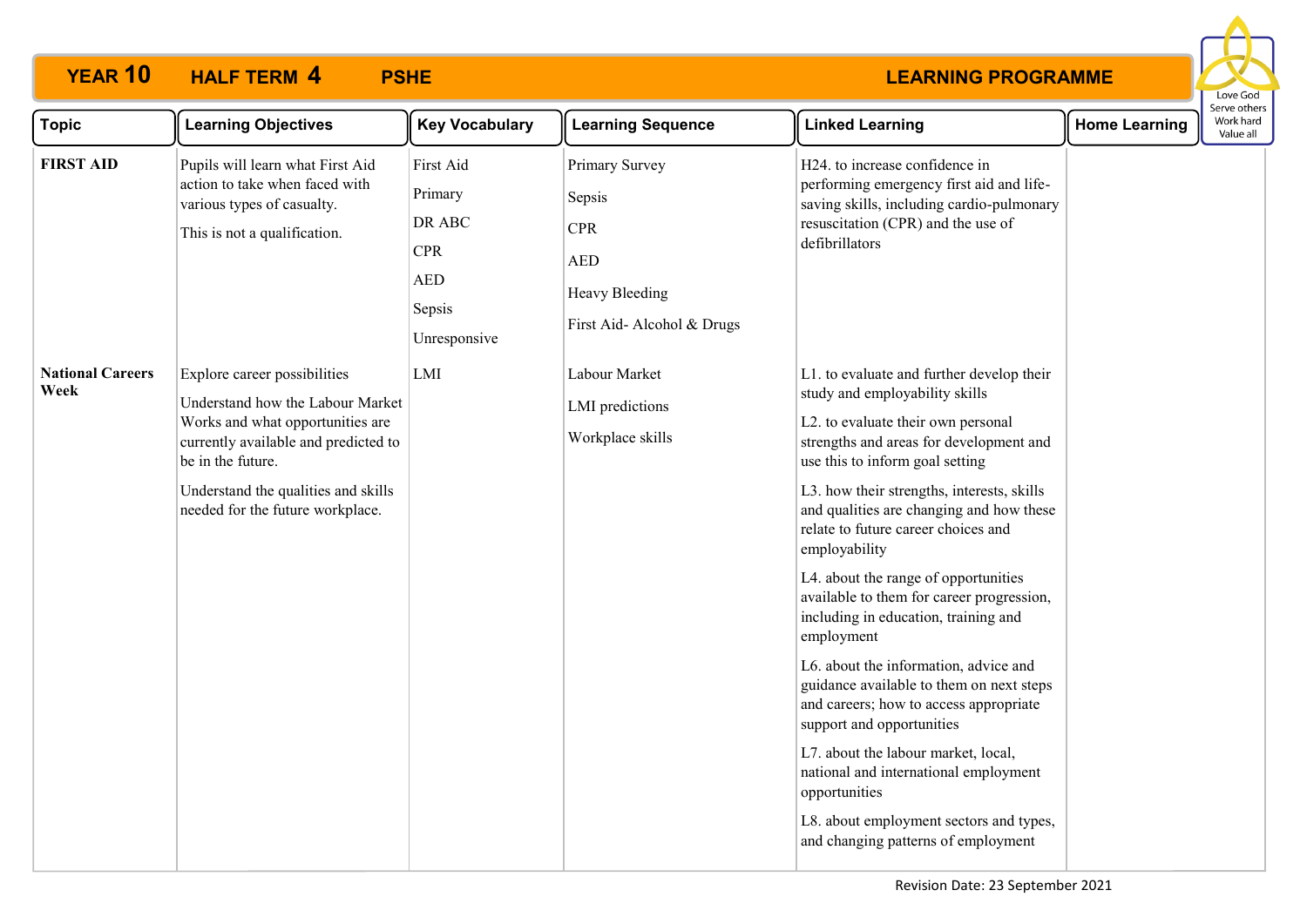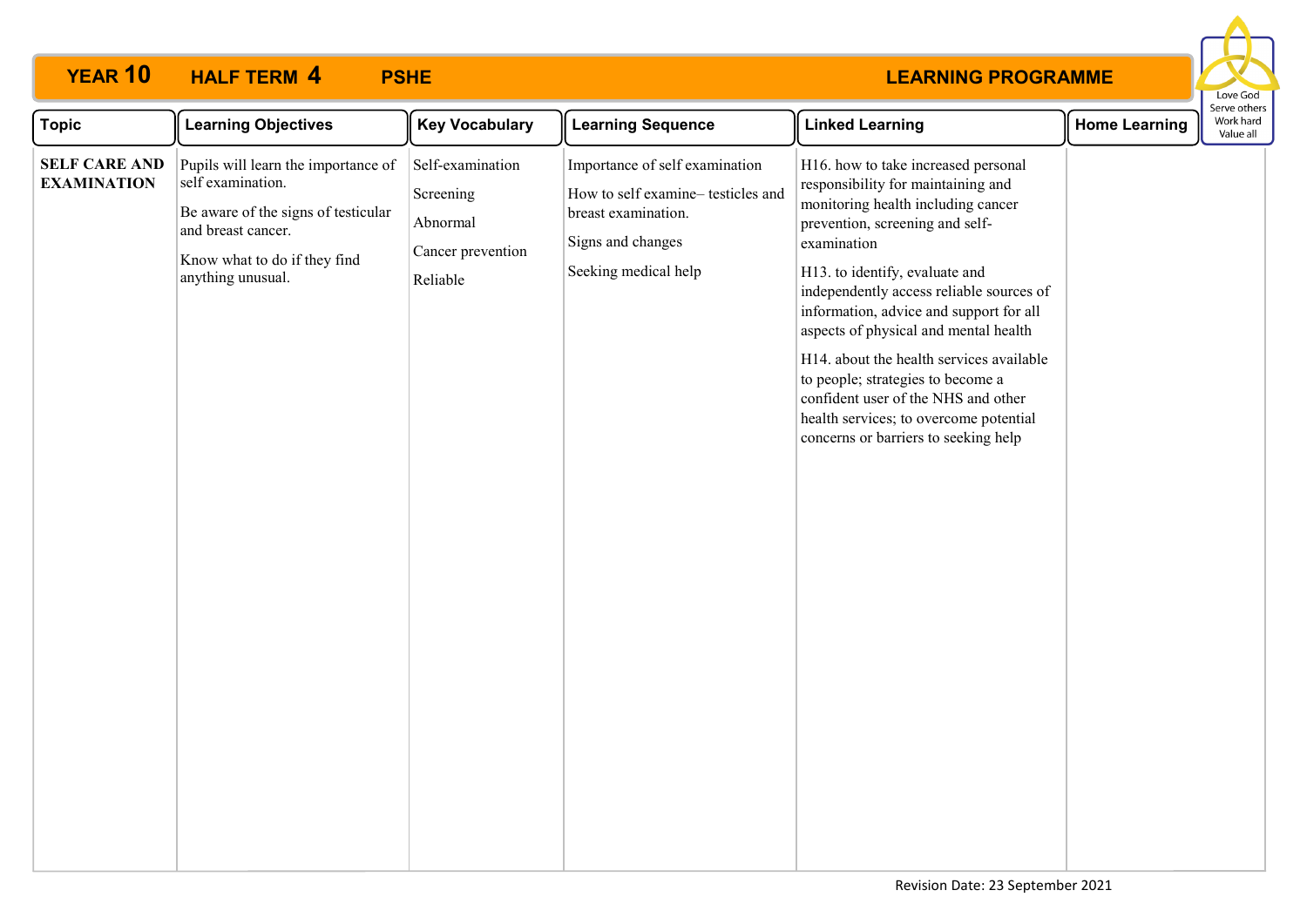

| Legislation<br><b>Exploring possibilities</b><br>Build on your knowledge about<br>L1. to evaluate and further develop their<br><b>Careers</b><br>careers and the world of work.<br>study and employability skills<br>Rights<br><b>World of Work</b><br>What employers want<br>Prepare for work experience.<br>L2. to evaluate their own personal<br>Options<br><b>Preparation for</b><br>Work & lifestyle<br>strengths and areas for development and<br><b>Work Experience.</b><br>use this to inform goal setting<br>L9. to research, secure and take full<br>Qualifications<br>Legal limits<br>advantage of any opportunities for<br>work experience that are available<br>L3. how their strengths, interests, skills<br>Employability<br>Rights at work<br>and qualities are changing and how these<br>relate to future career choices and<br>Equality<br>employability<br>Reliability<br>L7. about the labour market, local,<br>Competitive<br>national and international employment<br>opportunities<br>Temporary<br>L8. about employment sectors and types,<br>Permanent<br>and changing patterns of employment.<br>Part time<br>L13. the skills and attributes to manage<br>rights and responsibilities at work<br>LMI<br>including health and safety procedures<br>National Minimum<br>L14. about confidentiality in the<br>Wage<br>workplace, when it should be kept and<br>when it might need to be broken<br>L15. about the unacceptability and<br>illegality of discrimination and<br>harassment in the workplace, and how to<br>challenge it | <b>Topic</b> | <b>Learning Objectives</b> | <b>Key Vocabulary</b> | <b>Learning Sequence</b> | <b>Linked Learning</b> | <b>Home Learning</b> | Serve other<br>Work hard<br>Value all |
|-----------------------------------------------------------------------------------------------------------------------------------------------------------------------------------------------------------------------------------------------------------------------------------------------------------------------------------------------------------------------------------------------------------------------------------------------------------------------------------------------------------------------------------------------------------------------------------------------------------------------------------------------------------------------------------------------------------------------------------------------------------------------------------------------------------------------------------------------------------------------------------------------------------------------------------------------------------------------------------------------------------------------------------------------------------------------------------------------------------------------------------------------------------------------------------------------------------------------------------------------------------------------------------------------------------------------------------------------------------------------------------------------------------------------------------------------------------------------------------------------------------------------------------------------------------|--------------|----------------------------|-----------------------|--------------------------|------------------------|----------------------|---------------------------------------|
|                                                                                                                                                                                                                                                                                                                                                                                                                                                                                                                                                                                                                                                                                                                                                                                                                                                                                                                                                                                                                                                                                                                                                                                                                                                                                                                                                                                                                                                                                                                                                           |              |                            |                       |                          |                        |                      |                                       |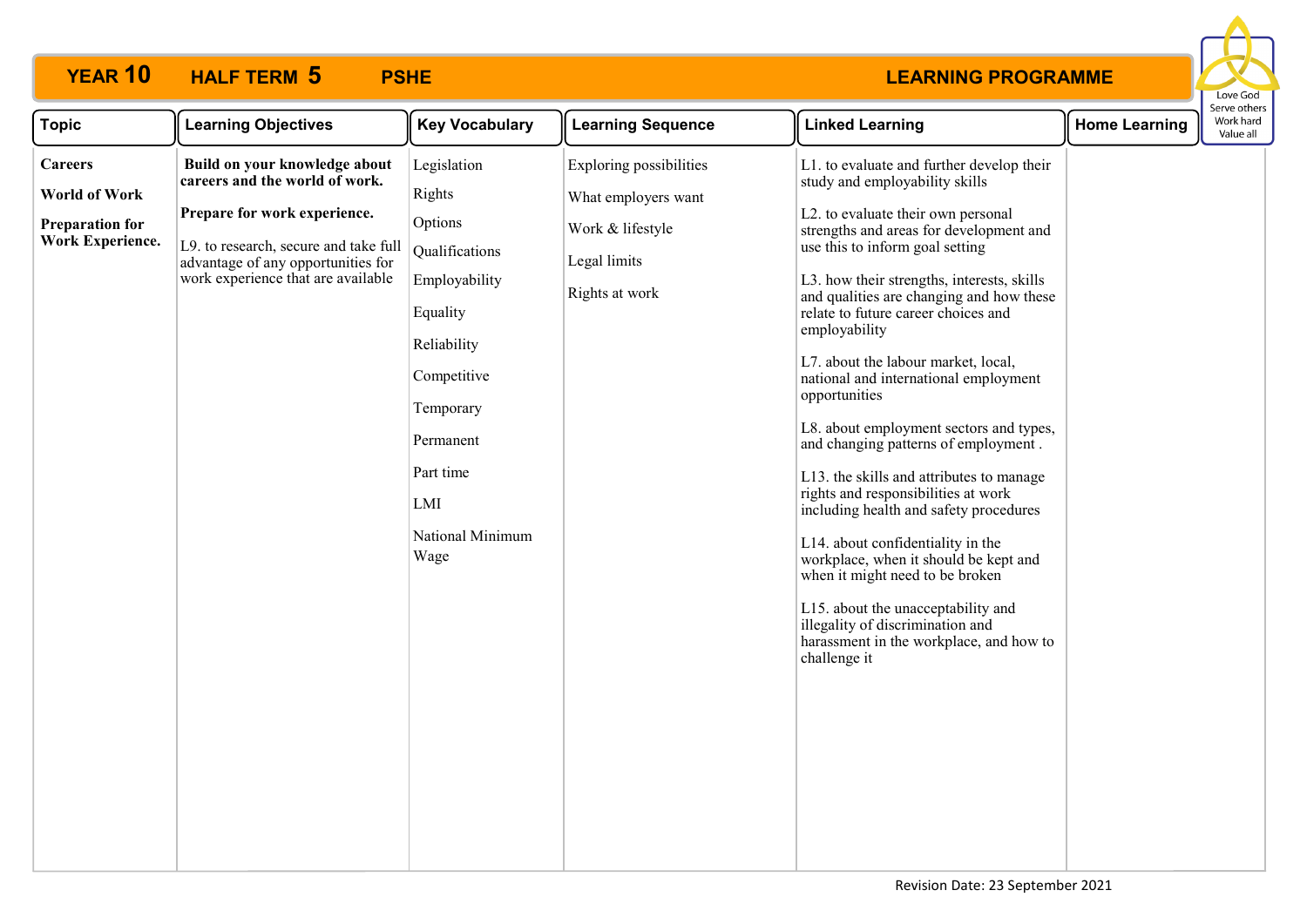

| <b>Topic</b>                                    | <b>Learning Objectives</b>                                                        | <b>Key Vocabulary</b>                   | <b>Learning Sequence</b>                                               | <b>Linked Learning</b>                                                                                                                                                                                                                                                                                                                                                                                                                                                                   | <b>Home Learning</b> | Serve others<br>Work hard<br>Value all |
|-------------------------------------------------|-----------------------------------------------------------------------------------|-----------------------------------------|------------------------------------------------------------------------|------------------------------------------------------------------------------------------------------------------------------------------------------------------------------------------------------------------------------------------------------------------------------------------------------------------------------------------------------------------------------------------------------------------------------------------------------------------------------------------|----------------------|----------------------------------------|
| <b>Young Enterprise</b><br><b>Employable Me</b> | Complete 5 units of work to<br>enable equip you to navigate the<br>world of work. | Opportunity<br>Skills<br>$\mathrm{CV}$  | Application skills<br><b>CV</b><br>Covering letter                     | 4L4 about the range of opportunities<br>available to them for career progression,<br>including in education, training and<br>employment                                                                                                                                                                                                                                                                                                                                                  |                      |                                        |
|                                                 | Obtain a certificate for your RoA                                                 | Employability<br>Navigate<br><b>USP</b> | Thinking ahead post 16<br>Qualifications and equivalents<br>What next? | L5. about the need to challenge<br>stereotypes about particular career<br>pathways, maintain high aspirations for<br>their future and embrace new<br>opportunities<br>L6. about the information, advice and<br>guidance available to them on next steps<br>and careers; how to access appropriate<br>L10. to develop their career identity,<br>including values in relation to work, and<br>how to maximise their chances when<br>applying for education or employment<br>opportunities. |                      |                                        |
|                                                 |                                                                                   |                                         |                                                                        |                                                                                                                                                                                                                                                                                                                                                                                                                                                                                          |                      |                                        |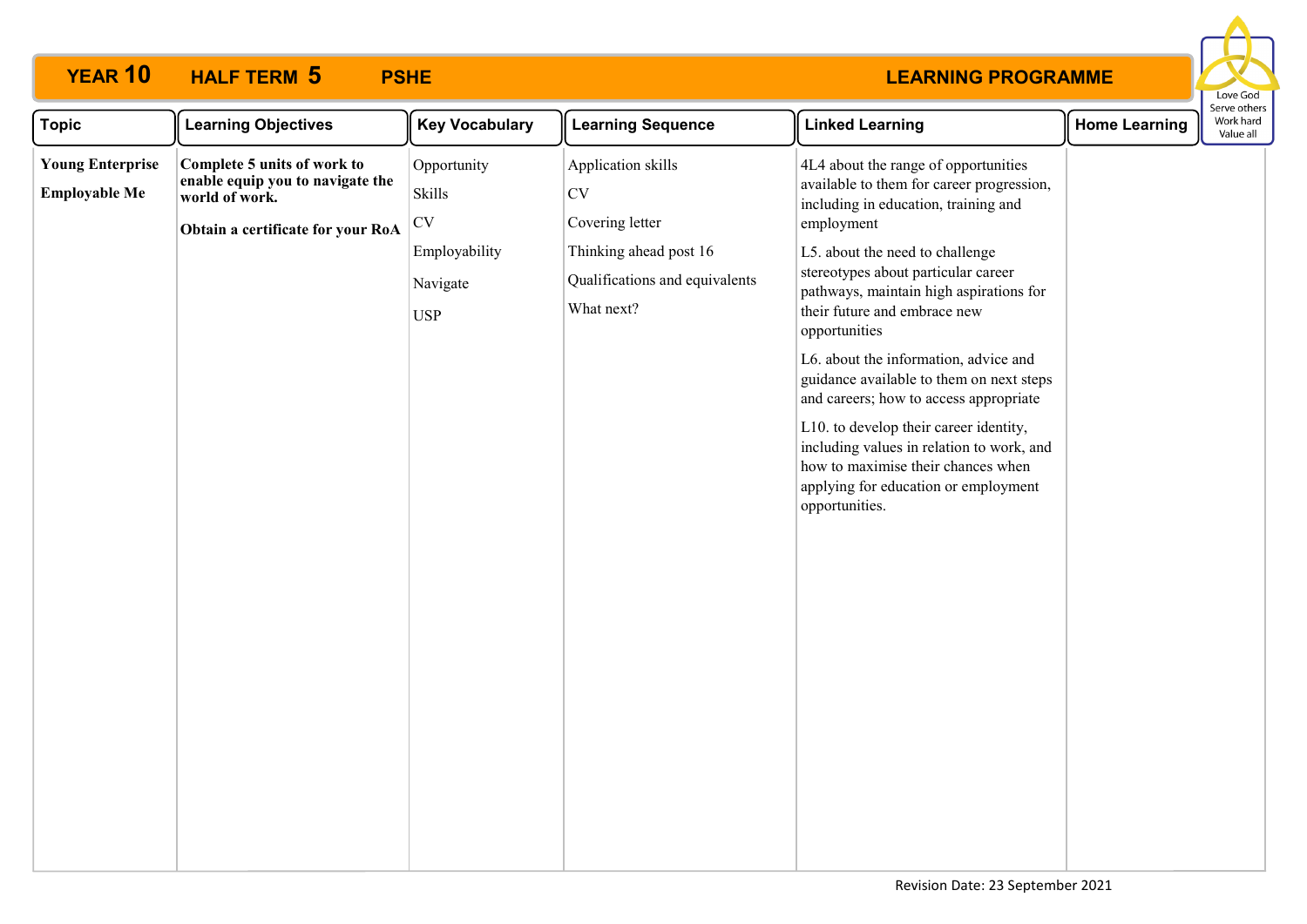

| <b>Topic</b>     | <b>Learning Objectives</b>                                                                       | <b>Key Vocabulary</b>     | <b>Learning Sequence</b>                            | <b>Linked Learning</b>                                                                                                                                                                                                                                                                                                                                                                                                                                                    | <b>Home Learning</b> | Serve others<br>Work hard<br>Value all |
|------------------|--------------------------------------------------------------------------------------------------|---------------------------|-----------------------------------------------------|---------------------------------------------------------------------------------------------------------------------------------------------------------------------------------------------------------------------------------------------------------------------------------------------------------------------------------------------------------------------------------------------------------------------------------------------------------------------------|----------------------|----------------------------------------|
| Substance misuse | Evaluate the short and long-term<br>consequences of substance use and<br>misuse for all involved | Abuse<br>Impact<br>Health | Safe Partying Guide & Peers<br>Pressure<br>Ketamine | H19. the consequences of substance use<br>and misuse for the mental and physical<br>health and wellbeing of individuals and<br>their families, and the wider<br>consequences for communities<br>H20. wider risks of illegal substance use<br>for individuals, including for personal<br>safety, career, relationships and future<br>lifestyle<br>H21. to identify, manage and seek help<br>for unhealthy behaviours, habits and<br>addictions including smoking cessation |                      |                                        |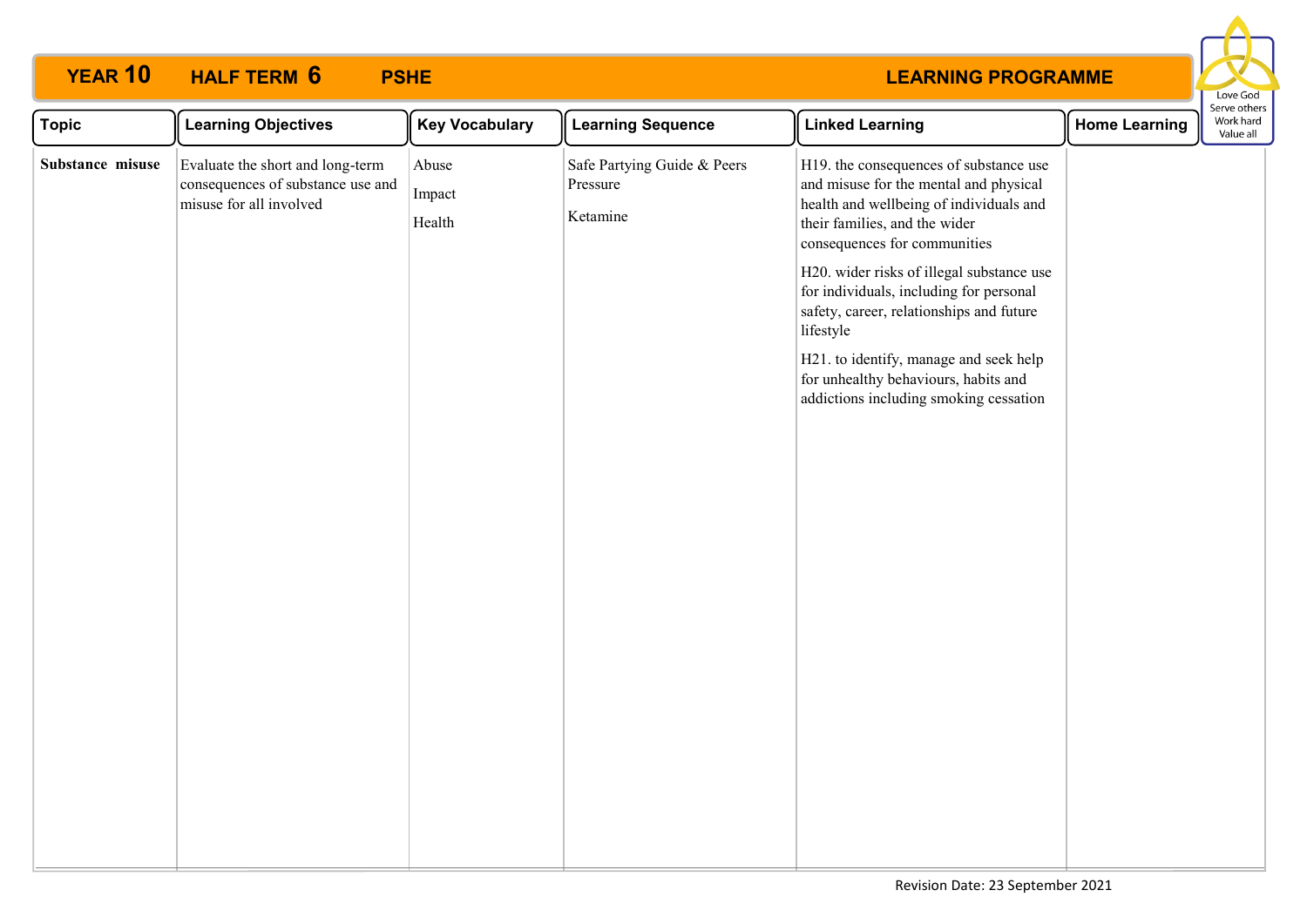

| <b>Topic</b><br><b>Key Vocabulary</b><br><b>Learning Objectives</b><br><b>Learning Sequence</b><br><b>Linked Learning</b><br><b>Home Learning</b>                                                                                                                                                                                                                                                                                                                                                                                                                                                                                                                                                                                                                                                                                                                                                                                                                                                                                                                                                                                                                                                                                                                                                                                                                                                                                                                                                                                                          | Serve other:<br>Work hard<br>Value all |
|------------------------------------------------------------------------------------------------------------------------------------------------------------------------------------------------------------------------------------------------------------------------------------------------------------------------------------------------------------------------------------------------------------------------------------------------------------------------------------------------------------------------------------------------------------------------------------------------------------------------------------------------------------------------------------------------------------------------------------------------------------------------------------------------------------------------------------------------------------------------------------------------------------------------------------------------------------------------------------------------------------------------------------------------------------------------------------------------------------------------------------------------------------------------------------------------------------------------------------------------------------------------------------------------------------------------------------------------------------------------------------------------------------------------------------------------------------------------------------------------------------------------------------------------------------|----------------------------------------|
| <b>RSE</b><br>Explore the traits of healthy and<br>Types of relationship<br>R1. the characteristics and benefits of<br>Love<br>unhealthy relationships.<br>strong, positive relationships, including<br>Relationship breakdown<br>Commitment<br>mutual support, trust, respect and equality<br>Gender Identity<br>Respect<br>R3. to respond appropriately to indicators<br>Be informed to make positive life<br>LGBTQ+ related<br>Sexual Orientation<br>of unhealthy relationships, including<br>choices.<br>seeking help where necessary<br>language.<br>Signs of a healthy and unhealthy<br>Birth control.<br>relationship<br>R4. the importance of stable, committed<br>This topic is taught alongside the<br>relationships, including the rights and<br>Unique<br>Contraception<br>Catholic Church's teachings on<br>protections provided within legally<br>love, sex and life.<br>In God's  Image<br>Consent<br>recognised marriages and civil<br>partnerships and the legal status of other<br>Respect<br>Pregnancy<br>long-term relationships<br>Infertility<br>Consent<br>R5. the legal rights, responsibilities and<br>Appropriate<br>protections provided by the Equality Act<br>2010<br>Inappropriate<br>R6. about diversity in romantic and<br>Fertility<br>sexual attraction and developing<br>sexuality, including sources of support<br>and reassurance and how to access them<br>R7. strategies to access reliable, accurate<br>and appropriate advice and support with<br>relationships, and to assist others to<br>access it when needed |                                        |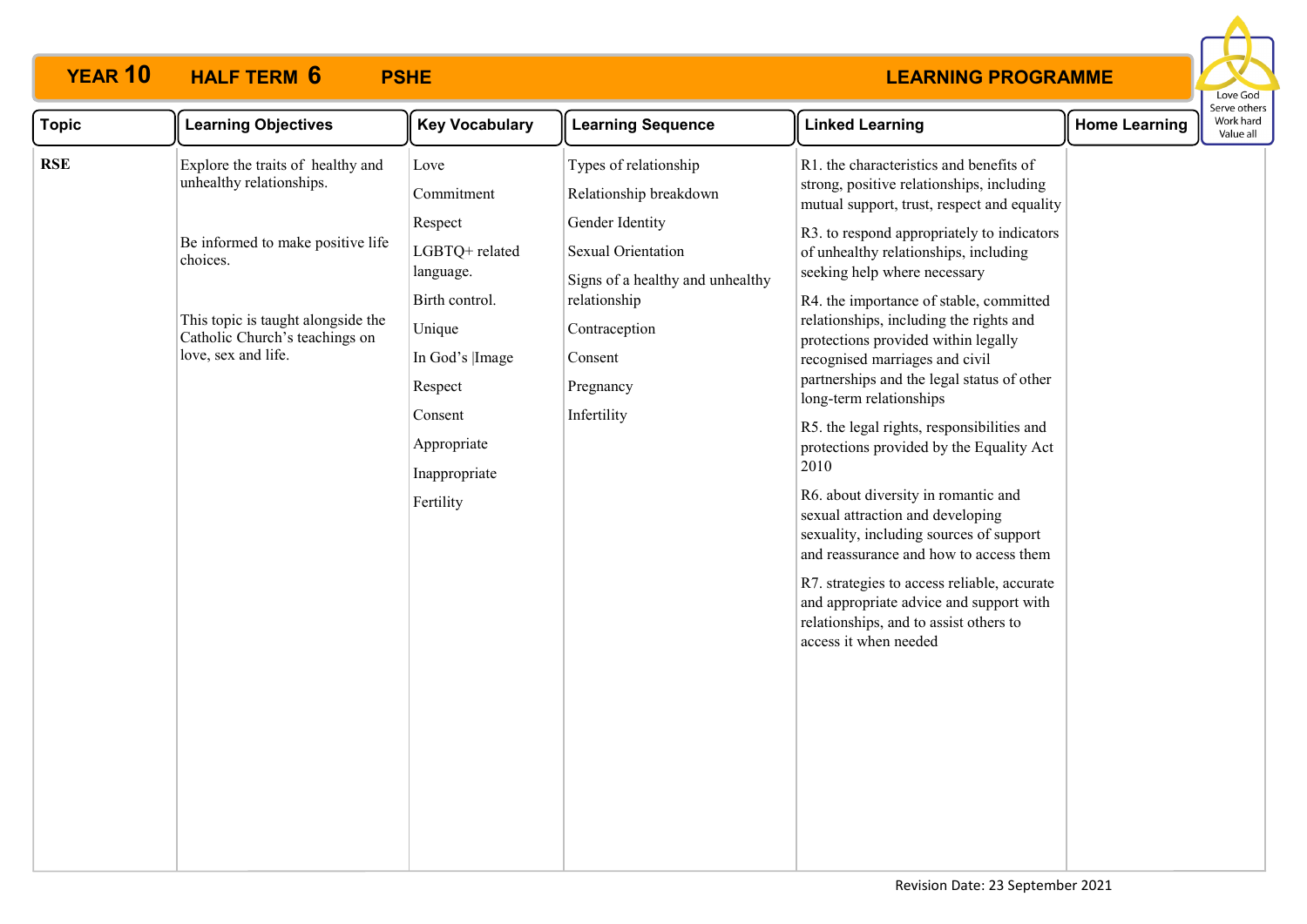

| <b>Topic</b>            | <b>Learning Objectives</b>                                                                                                                                                                                    | <b>Key Vocabulary</b>                                                                                                                                                          | <b>Learning Sequence</b>                                                                                                                                                                                             | <b>Linked Learning</b>                                                                                                                                                                                                                                                                                                                                                                                                                                                                                                                                                                                                                                                                                                                 | <b>Home Learning</b> | Serve othei<br>Work hard<br>Value all |
|-------------------------|---------------------------------------------------------------------------------------------------------------------------------------------------------------------------------------------------------------|--------------------------------------------------------------------------------------------------------------------------------------------------------------------------------|----------------------------------------------------------------------------------------------------------------------------------------------------------------------------------------------------------------------|----------------------------------------------------------------------------------------------------------------------------------------------------------------------------------------------------------------------------------------------------------------------------------------------------------------------------------------------------------------------------------------------------------------------------------------------------------------------------------------------------------------------------------------------------------------------------------------------------------------------------------------------------------------------------------------------------------------------------------------|----------------------|---------------------------------------|
| <b>RSE</b><br>Continued | Explore the traits of healthy and<br>unhealthy relationships.<br>Be informed to make positive life<br>choices.<br>This topic is taught alongside the<br>Catholic Church's teachings on<br>love, sex and life. | Love<br>Commitment<br>Respect<br>LGBTQ+ related<br>language.<br>Birth control.<br>Unique<br>In God's  Image<br>Respect<br>Consent<br>Appropriate<br>Inappropriate<br>Fertility | Types of relationship<br>Relationship breakdown<br>Gender Identity<br>Sexual Orientation<br>Signs of a healthy and unhealthy<br>relationship<br>Contraception & Sexual Health<br>Consent<br>Pregnancy<br>Infertility | R9. to recognise, clarify and if necessary<br>challenge their own values and<br>understand how their values influence<br>their decisions, goals and behaviours<br>R10. to understand a variety of faith and<br>cultural practices and beliefs concerning<br>relationships and sexual activity; to<br>respect the role these might play in<br>relationship values<br>H27. about specific STIs, their treatment<br>and how to reduce the risk of<br>transmission<br>H28. how to respond if someone has, or<br>may have, an STI (including ways to<br>access sexual health services)<br>H29. to overcome barriers, (including<br>embarrassment, myths and<br>misconceptions) about sexual health and<br>the use of sexual health services |                      |                                       |
|                         |                                                                                                                                                                                                               |                                                                                                                                                                                |                                                                                                                                                                                                                      |                                                                                                                                                                                                                                                                                                                                                                                                                                                                                                                                                                                                                                                                                                                                        |                      |                                       |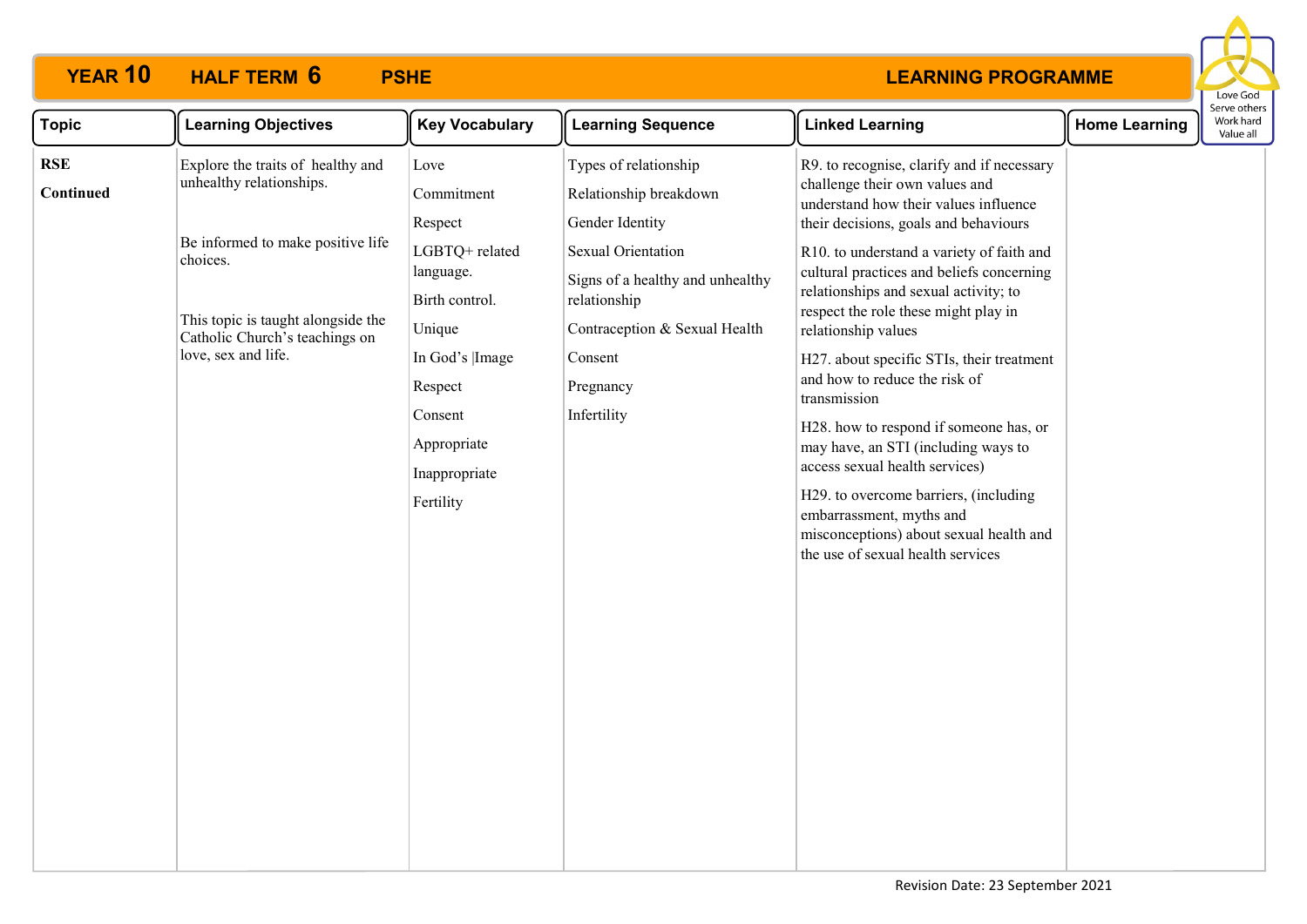

| <b>Topic</b>     | <b>Learning Objectives</b>                                                                                                                                                                                    | <b>Key Vocabulary</b>                                                                                                                                                          | <b>Learning Sequence</b>                                                                                                                                                                                             | <b>Linked Learning</b>                                                                                                                                                                                                                                                                                                                                                                                                                                                                                                                                                                                                                    | <b>Home Learning</b> | Work hard<br>Value all |
|------------------|---------------------------------------------------------------------------------------------------------------------------------------------------------------------------------------------------------------|--------------------------------------------------------------------------------------------------------------------------------------------------------------------------------|----------------------------------------------------------------------------------------------------------------------------------------------------------------------------------------------------------------------|-------------------------------------------------------------------------------------------------------------------------------------------------------------------------------------------------------------------------------------------------------------------------------------------------------------------------------------------------------------------------------------------------------------------------------------------------------------------------------------------------------------------------------------------------------------------------------------------------------------------------------------------|----------------------|------------------------|
| RSE<br>Continued | Explore the traits of healthy and<br>unhealthy relationships.<br>Be informed to make positive life<br>choices.<br>This topic is taught alongside the<br>Catholic Church's teachings on<br>love, sex and life. | Love<br>Commitment<br>Respect<br>LGBTQ+ related<br>language.<br>Birth control.<br>Unique<br>In God's  Image<br>Respect<br>Consent<br>Appropriate<br>Inappropriate<br>Fertility | Types of relationship<br>Relationship breakdown<br>Gender Identity<br>Sexual Orientation<br>Signs of a healthy and unhealthy<br>relationship<br>Contraception & Sexual Health<br>Consent<br>Pregnancy<br>Infertility | R14. the opportunities and potential risks<br>of establishing and conducting<br>relationships online, and strategies to<br>manage the risks<br>R15. the legal and ethical responsibilities<br>people have in relation to online aspects<br>of relationships<br>R16. to recognise unwanted attention<br>(such as harassment and stalking<br>including online), ways to respond and<br>how to seek help<br>R17. ways to access information and<br>support for relationships including those<br>experiencing difficulties<br>R23. how to choose and access<br>appropriate contraception (including<br>emergency contraception) and negotiate |                      | Serve others           |
|                  |                                                                                                                                                                                                               |                                                                                                                                                                                |                                                                                                                                                                                                                      | contraception use with a partner                                                                                                                                                                                                                                                                                                                                                                                                                                                                                                                                                                                                          |                      |                        |